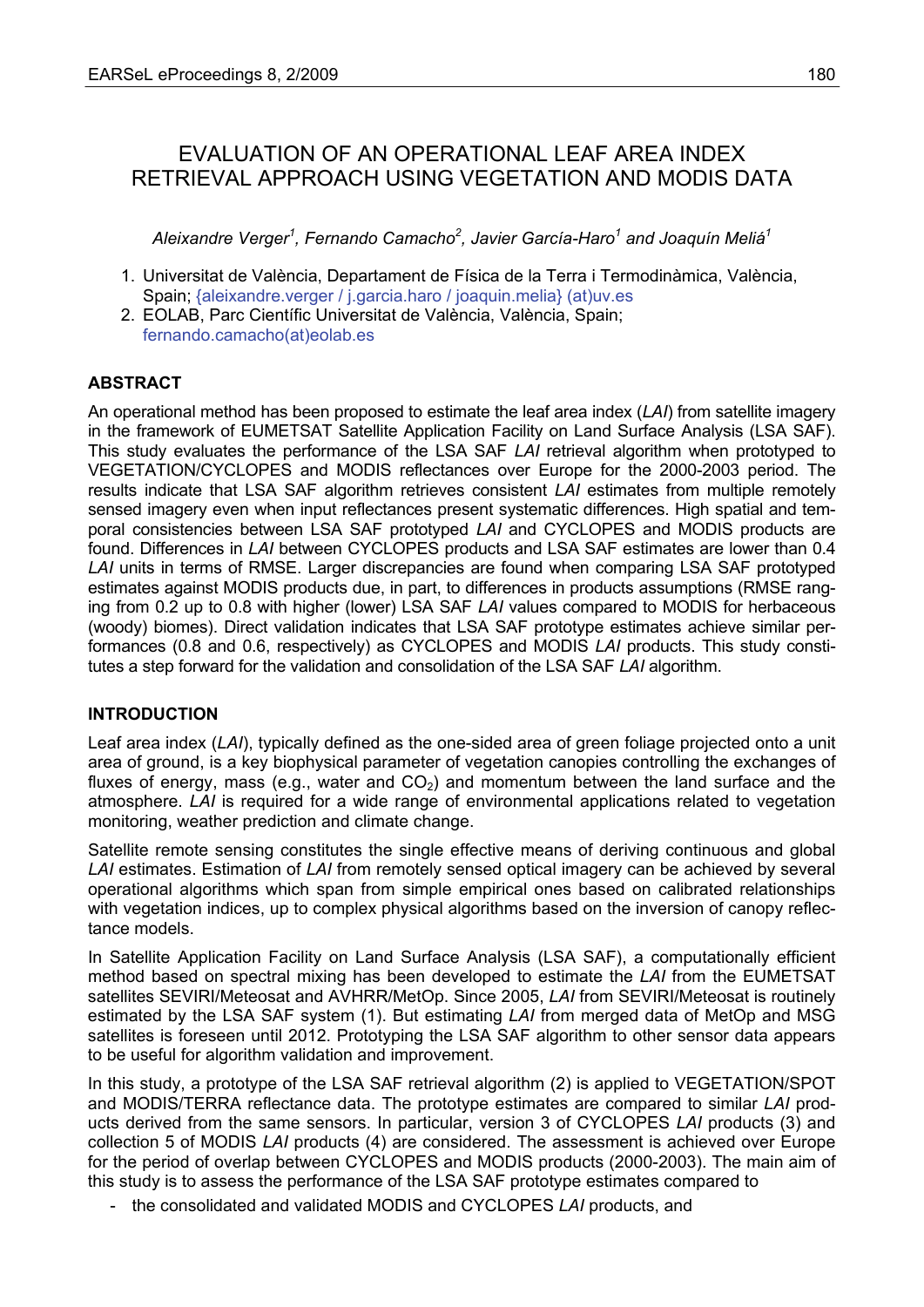- ground-based maps.

Emphasis is also given to the evaluation of the impact of the algorithm and input data on *LAI* retrieval discrepancies.

# **METHODS**

### *LAI* **algorithm**

In the LSA SAF system, *LAI* is estimated from the fractional vegetation cover (*FVC*) based on the combined use of a novel mixture modelling method (2) and the *FVC*-*LAI* relationship proposed by (5):

$$
LAI = \frac{-1}{b \cdot G(\theta_{\rm s} = 0) \cdot \Omega} \cdot \frac{\ln(a_{\rm o} - FVC)}{a_{\rm o}} \tag{1}
$$

where *b* is the backscattered fraction;  $G(\theta_s)$  is the leaf projection factor;  $\Omega$  is the clumping index. *b* characterises the spectral dependence of radiation interception including the leaf albedo and the asymmetry factor. After measurements in the visible, it is assumed that *b*=0.945 for all vegetation canopies (5). *G* is set to be equal to 0.5 assuming a spherical orientation of the foliage distribution. Although in the LSA SAF processing chain, an empirical clumping index  $(\Omega)$  specific per biome class is introduced, here  $\Omega$  is fixed to be equal to 1 assuming a random distribution of vegetation. This assumption leads to effective rather than true *LAI* calculation. An empirical coefficient *ao*, equal to 1.05, is introduced in order to avoid maximum *LAI* values exceeding a value about 6-7 in fully vegetated areas (i.e. when *FVC*→1). *FVC* in Eq. (1) is computed using an optimised mixture modelling approach in which soil and vegetation components are represented by multi-modal probability density functions (2). Standardised signatures of soil and vegetation components are used to reduce the influence of external factors (e.g. shading, brightness variations). The inputs of the SAF algorithm are reflectances in the red, near infrared and middle infrared spectral bands at nadir sun-view acquisition geometry.

#### **Data used and preprocessing**

VEGETATION/CYCLOPES and MODIS constitute suitable data bases for testing the LSA SAF algorithm. First, numerous validation experiments support the reliability of VEGETATION/ CYCLOPES and MODIS *LAI* products (e.g. 4,6,7,8). Second, input data similar to the one considered here, i.e. reflectances in the red, near infrared and middle infrared bands adjusted at a common acquisition geometry, are accessible from the multispectral and multiangular EUMETSAT satellites. But the LSA SAF preprocessing algorithms to provide atmospherically corrected cloudcleared data of the bidirectional reflectance distribution function (*BRDF*) for AVHRR/MetOp are still underdeveloped and data were not available to be included in this study. Furthermore, the 1 km spatial resolution of VEGETATION and MODIS allows for a better comparison with ground acquisitions than using SEVIRI with a spatial resolution which is variable from 3 km at nadir up to 12 km in northern latitudes. Europe has been considered as the study area because even if previous studies demonstrate the potential of the LSA SAF products (1), large uncertainties are found over areas in Europe where the reliability of SEVIRI BRDF at large zenith angles is poor.

Version 3 of CYCLOPES products derived from VEGETATION/SPOT is available from http://postel.mediasfrance.org. Reflectances standardised at nadir viewing and zenithal illumination geometry, and *LAI* products are used here. The radiometric calibration process of VEGETATION data, cloud screening, atmospheric correction, directional standardisation and biophysical vegetation parameters retrieval are described in (3).

MODIS/TERRA reflectances at nadir sun-view geometry (MOD43B1) (9) and *LAI* collection 5 (MOD15A2) (4,10) were downloaded from http://edcdaac.usgs.gov. The MODIS *LAI* products have been filtered with respect to their quality flag and only products generated by the main algorithm have been included in our data base.

To ensure the consistency of the comparison of *LAI* products, particular attention must be paid to:

• *Input data*. Comparing *LAI* products derived from the same sensors and processing chains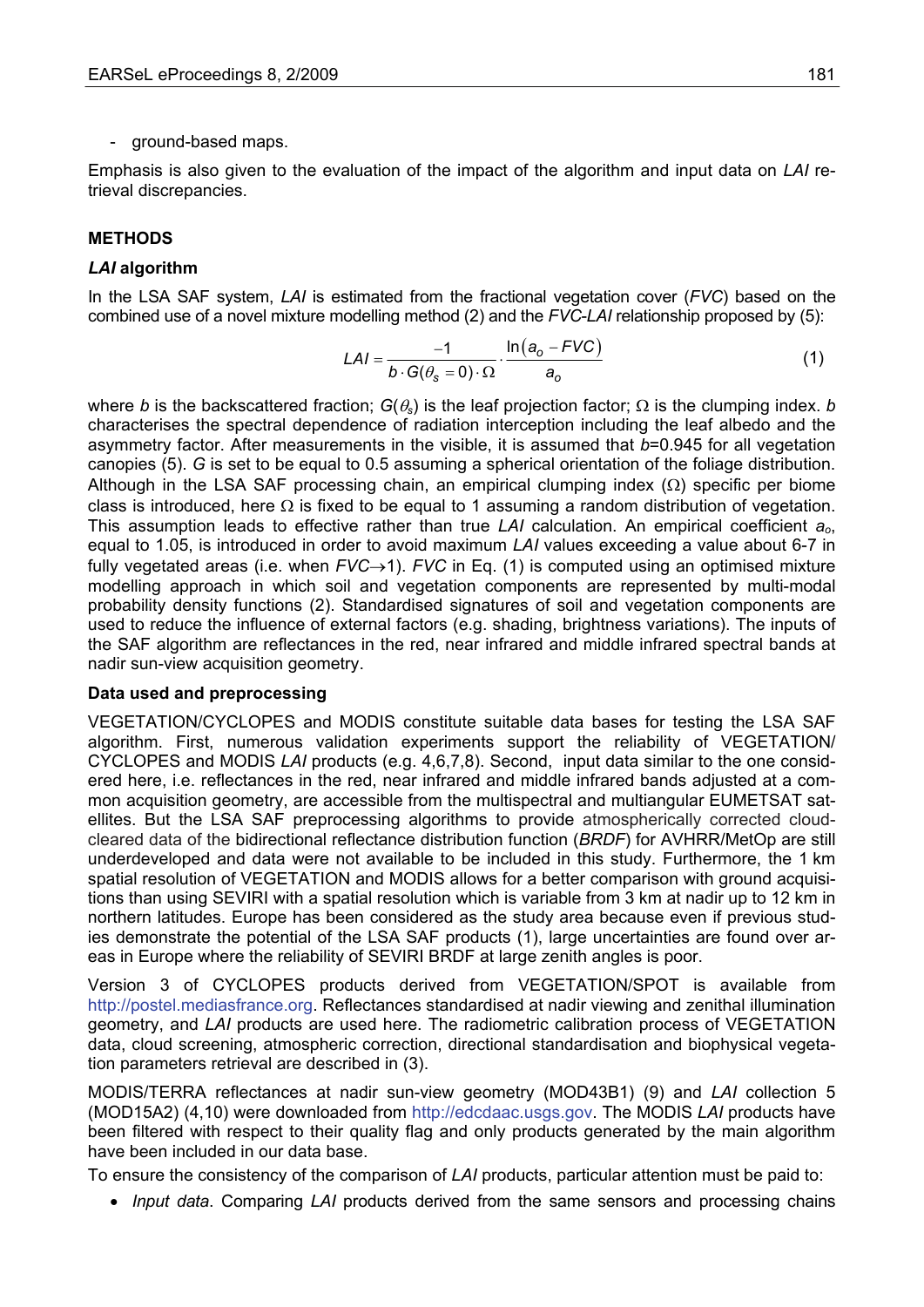makes it possible to reduce the differences in the characteristics of data that usually hamper the comparability between remote sensing products. Note, however, that although the *SAF* algorithm is prototyped over the same satellite sensors data as the MODIS and CYLOPES *LAI* products, the input reflectances differ. Both *SAF* and CYCLOPES use anisotropy corrected reflectances but standardised in a different acquisition geometry: nadir-view at the median solar zenith angle for CYCLOPES, and nadir sun-view geometry for SAF. MODIS algorithm ingests a daily bidirectional reflectance factor (*BRF*) in red and near-infrared bands while *SAF* algorithm uses temporal composited nadir *BRDF*-adjusted reflectance data in an additional middle infrared band. Differences also exist between the CYCLOPES and MODIS reflectances at the *LSA SAF* retrieval conditions with root mean square errors, *RMSE* (relative *RMSE*), about 0.02 (20%) in red, 0.07 (25%) in near infrared and 0.04 (15%) in middle infrared with systematic higher values for MODIS reflectances. These systematic differences can be due to inaccuracies of radiometric calibration and atmospheric correction (11) but further investigations are required to better identify and quantify the sources of these differences.

- *Product assumptions*. The MODIS algorithm accounts for clumping at the canopy, leaf (shoot) and landscape scales through three-dimensional radiative transfer formulations (10). The CYCLOPES and LSA SAF prototype estimates correspond to some effective *LAI* where only clumping at the landscape scale is considered (2,3). These inconsistencies in the definition of products constitute a clear limitation in our study and partially explain the observed differences in *LAI*.
- *Spatial attributes of products*. To achieve a proper comparison, MODIS products are reprojected to the plate-carrée projection system of VEGETATION. And the comparison between *LAI* products is achieved over 7 km  $\times$  7 km in order minimise the differences in the spatial domain (e.g. effects of point spread function and coregistration errors).
- *Temporal characteristics of products*. MODIS *LAI* products are 8-day composited and MODIS reflectances are 16-day composited. CYCLOPES present a compositing period of 30 days displaced by 10- day shifts. The lowest temporal frequency (i.e. 16 days) is considered and products are interpolated at the same date.

# **RESULTS**

#### **Comparison with CYCLOPES and MODIS products**

To assess the consistency and discrepancies between *LSA SAF* prototype estimates from CYCLOPES (*SAF*/CYC) and MODIS (*SAF*/MOD) reflectances, CYCLOPES and MODIS *LAI* products, density scatter plots of *LAI* estimates are analysed over a number of 177 areas of 7 km × 7 km representing the prevalent surface types and conditions in Europe for the year 2003 (Figure 1). Selected areas are centred on the BELMANIP (http://lpvs.gsfc.nasa.gov/lai\_intercomp.php) and MODIS (http://daac.ornl.gov/modis) land validation networks of sites (Figure 1d). Discrepancies between *LAI* estimates are quantified by the correlation coefficient  $(r^2)$ , slope and offset of the linear regression, the mean value of differences  $(B)$ , the standard deviation of the differences (*S*) and the *RMSE* (*RMSE*<sup>2</sup>= $B^2+S^2$ ).

The scatter plot of *SAF*/CYC and *SAF*/MOD (Figure 1a) reveals high consistency with no bias between *LSA SAF* prototype estimates despite the systematic biases between CYCLOPES and MODIS reflectances. Most of the contribution to the total *RMSE* comes from the random fluctuations (*S*). Differences between *SAF*/CYC and *SAF*/MOD are lower than 0.5 *LAI* in terms of *RMSE*, fulfilling user consistency requirements for *LAI* estimates from multiple sensors (12).

The comparison of *SAF*/CYC and CYCLOPES estimates shows a good agreement with an overall RMSE lower than 0.4 and  $r^2$  higher than 0.9. But *SAF/CYC LAI* values are systematically higher than CYCLOPES ones in dense canopies (Figure 1b). An early saturation of CYCLOPES *LAI* at about 4 was also detected in other validation studies (6,7).

The comparison of *SAF*/MOD and MODIS (Figure 1c) indicates a lower consistency with an overall performance around 0.6 in terms of *RMSE* and high scattering (most of the overall *RMSE* is due to *S* contribution). These discrepancies are partially due to differences in the vegetation structure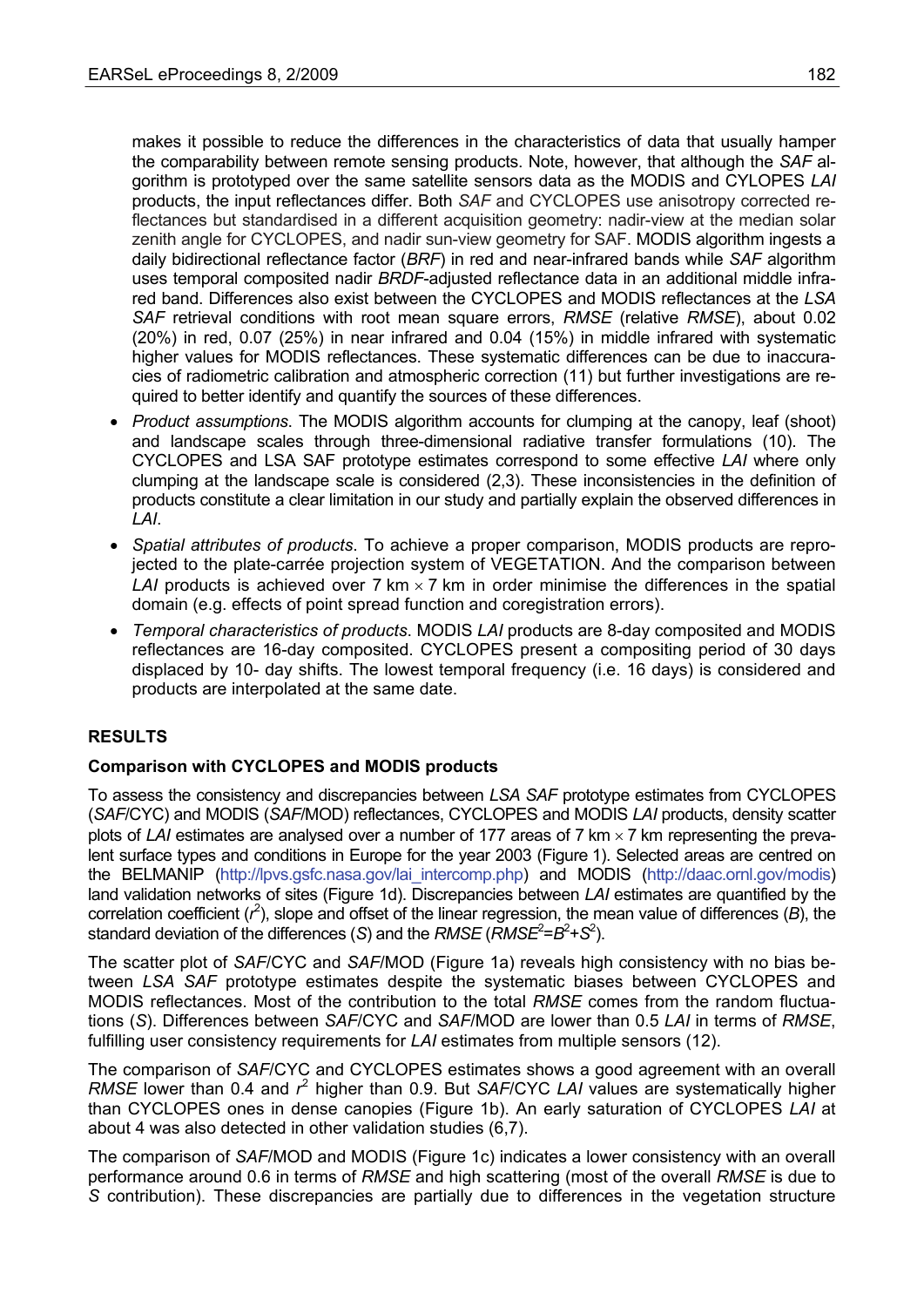representation between canopy models, and errors in auxiliary data (i.e. land cover map). An analysis per vegetation classes reveals that *SAF*/MOD provides systematically higher *LAI* values than MODIS over herbaceous canopies (i.e. shrubs, grasses and crops) and lower values over woody biomes (i.e. savannas and forests) with differences ranging from 0.2 (30%) up to 0.8 (40%) in terms of *RMSE* (relative *RMSE*). These systematic discrepancies can be explained in part due to the differences in clumping assumptions.



*Figure 1: Comparison of LAI estimates from prototyping of LSA SAF algorithm using CYCLOPES reflectances (SAF/CYC) and MODIS reflectances (SAF/MOD) (a), CYCLOPES (CYC) LAI (b) and MODIS (MOD) LAI (c) over a network of sites in Europe (d) for 2003. Number of samples, n=1689.* 



*Figure 2: Temporal profiles of LAI estimates from prototyping of LSA SAF algorithm using CYCLOPES and MODIS reflectances, CYCLOPES LAI and MODIS LAI for the period 2000-2003 over Romilly and Jarvselja validation sites.*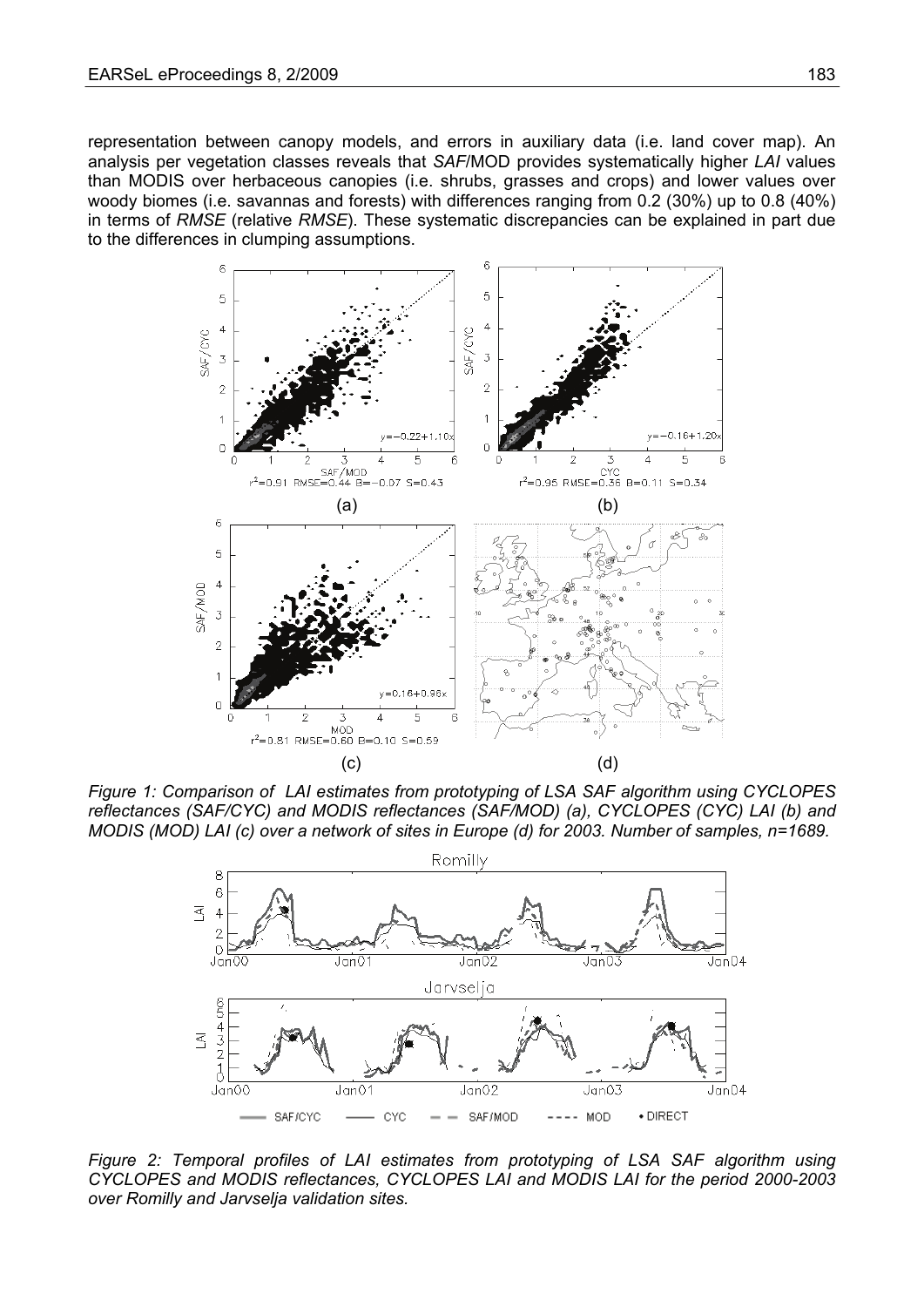To illustrate the main features of the temporal behaviour of LAI products, temporal profiles over Romilly cropland area and Jarvselja boreal forest are shown in Figure 2. Temporal profiles indicate high temporal consistency between different LAI estimates that generally reproduce adequately the expected seasonality of vegetation and agree with ground measurements for the most part of the dates (Figure 2). At Romilly agricultural site different LAI estimates follow very similar seasonal trajectories which are mainly controlled by water irrigation management. The observed seasonality at Jarvselja can be explained in part due to the presence of understorey and deciduous species.



*Figure 3: Comparison of LAI estimates from prototyping of LSA SAF algorithm using CYCLOPES and MODIS reflectances with direct ground measurements.* 

### **Direct Validation**

The state of the art direct validation approach consists of using transfer functions and ancillary information such as high-spatial resolution imagery to scale the ground measurements up to moderate resolution of products (13). The Validation of Land European Remote sensing Instruments (VALERI) (http://www.avignon.inra.fr/valeri/) provides us with 21 reference ground-based maps over Europe for the 2000-2003 period. These high spatial resolution maps were degraded to 1 km spatial resolution of VEGETATION and MODIS. The validation was achieved by using mean values over 3 km x 3 km areas, which correspond to the typical size of validation sites. *LAI* estimates were interpolated to the acquisition date of ground measurements.

Results (Figure 3) reveal that *SAF*/CYC and *SAF*/MOD estimates achieve good performances scoring overall RMSE errors similar to CYCLOPES and MODIS *LAI* products: 0.76 and 0.55 for *SAF*/CYC and *SAF*/MOD, respectively, compared to 0.59 and 0.85 for CYCLOPES and MODIS. The differences in the uncertainties (*RMSE* regarding ground measurements) of *SAF*/CYC, *SAF*/MOD, CYCLOPES and MODIS *LAI* are smaller than the expected error for most reference maps, i.e. 0.5 *LAI* units.

#### **CONCLUSIONS**

This study is focused on evaluating the performance of the *LSA SAF* generic algorithm for the estimation of *LAI* by prototyping with CYCLOPES and MODIS reflectances. The intercomparison of *SAF*/CYC and *SAF*/MOD *LAI* estimates (*RMSE* (relative *RMSE*) lower than 0.5 *LAI* units (30%)) reveals the robustness of *LSA SAF* algorithm to be applied to multiple optical sensors even if systematic discrepancies in surface reflectance values exist (relative *RMSE* between CYCLOPES and MODIS nadir reflectances is 10% in red, 15% in middle infrared and 25% in near infrared). A noticeable good agreement (*RMSE* lower than 0.5) between *SAF*/CYC retrievals and CYCLOPES *LAI* products was also found. Differences in the vegetation structure representation (e.g. clumping, woody to total area) between algorithms and in the definition of *LAI* lead to larger discrepancies between *SAF*/MOD and MODIS (*RMSE* (relative *RMSE*) from 0.2 (30%) up to 0.8 (40%)).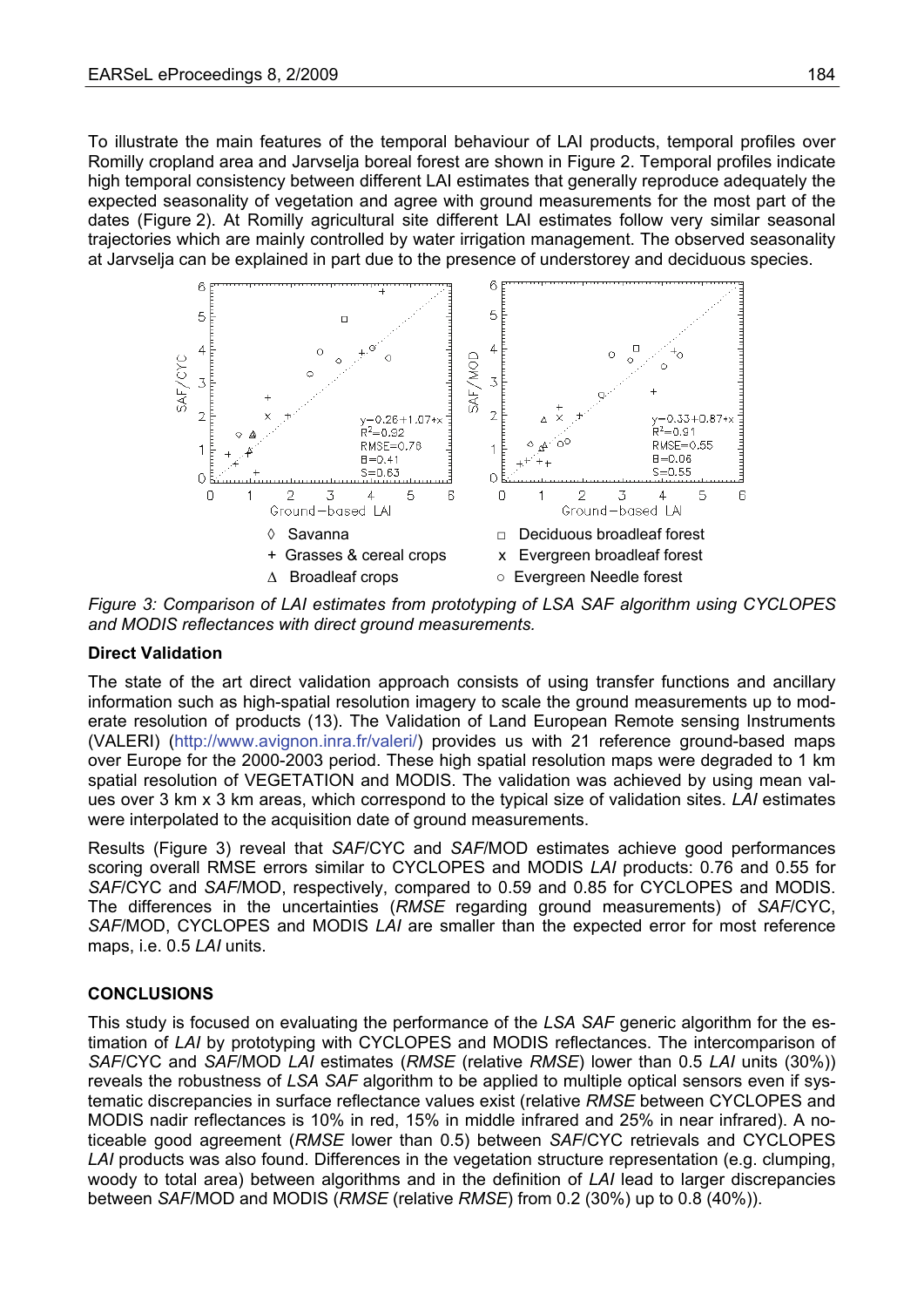Direct validation against ground-based maps shows that the *LSA SAF* prototype estimates achieve similar performances (*RMSE* of 0.8 and 0.6 for *SAF*/CYC and *SAF*/MOD, respectively) as CYCLOPES and MODIS products. The differences between *LSA SAF* prototype estimates and ground-based *LAI* lie within the overall uncertainty of ground measurements (about 0.5 *LAI* units) in more than 50% of the cases. *LSA SAF* prototype estimates fulfil thus the typical target accuracy for satellite *LAI* products (12).

This prototyping exercise constitutes a step forward for refinement, validation and consolidation of the *LSA SAF* algorithm for the estimation of *LAI* from EUMETSAT satellites (1).

# **ACKNOWLEDGEMENTS**

This work has been supported by *LSA SAF* (EUMETSAT), DULCINEA (CGL2005-04202) and ARTEMIS (CGL2008-00381) projects. The CYCLOPES products are generated under EU/FP5 CYCLOPES project, using algorithms developed by CNES, CNRM, INRA, and Noveltis. They are produced and provided by the POSTEL Service Centre at MEDIAS-France. MODIS products are generated under NASA support, using algorithms developed by Boston University. They are provided by LPDAAC. Ground-based data result from VALERI project driven by INRA and funded by CNES.

#### **REFERENCES**

- 1 García-Haro F J, F Camacho, A Verger & J Meliá, 2009. Current status and potential applications of the LSA SAF suite of vegetation products. [EARSeL eProceedings](http://www.eproceedings.org/), submitted.
- 2 García-Haro F J, F Camacho & J Meliá, 2008. Product user manual (PUM) vegetation parametres (FVC, LAI, FAPAR). SAF/LAND/UV/PUM-VEGA/2.1. 53 pp. http://landsaf.meteo.pt/algorithms.jsp?seltab=[8](http://landsaf.meteo.pt/algorithms.jsp?seltab=8&starttab=8)&starttab=8 (last date accessed: 18 Dec 2009)
- 3 Baret F, O Hagolle, B Geiger, P Bicheron, B Miras, M Huc, B Berthelot, F Niño, M Weiss, O Samain, J L Roujean & M Leroy, 2007. LAI, fAPAR and fCover CYCLOPES global products derived from VEGETATION. Part 1: Principles of the algorithm. Remote Sensing of Environment, 110: 275-286
- 4 Yang W, B Tan, D Huang, M Rautiainen, N V Shabanov, Y Wang, J L Privette, K F Huemmrich, R Fensholt, I Sandholt, M Weiss, D E Ahl, S T Gower, R R Nemani, Y Knyazikhin & R B Myneni, 2006. MODIS leaf area index products: From validation to algorithm improvement. IEEE Transactions on Geoscience and Remote Sensing, 44: 1885-1898
- 5 Roujean J L & R Lacaze, 2002. Global mapping of vegetation parameters from POLDER multiangular measurements for studies of surface-atmosphere interactions: A pragmatic method and its validation. Journal of Geophysical Research, 107: 10129-10145
- 6 Weiss M, F Baret, S Garrigues & R Lacaze, 2007. LAI and fAPAR CYCLOPES global products derived from VEGETATION. Part 2: Validation and comparison with MODIS Collection 4 products. Remote Sensing of Environment, 110: 317-331
- 7 Garrigues S, R Lacaze, F Baret, J T Morisette, M Weiss, J E Nickeson, R Fernandes, S Plummer, N V Shabanov, R B Myneni, Y Knyazikhin & W Yang, 2008. Validation and intercomparison of global leaf area index products derived from remote sensing data. Journal of Geophysical Research, 113, G02028, doi:10.1029/2007JG000635
- 8 Pisek J & J M Chen, 2007. Comparison and validation of MODIS and VEGETATION global LAI products over four BigFoot sites in North America. Remote Sensing of Environment, 109: 81-94
- 9 Schaaf C B, F Gao, A H Strahler, W Lucht, X Li, T Tsang, N C Strugnell, X Y Zhang, Y F Jin, J P Muller, P Lewis, M Barnsley, P Hobson, M Disney, G Roberts, M Dunderdale, C Doll, R P d'Entremont, B X Hu, S L Liang & J L Privette, 2002. First operational BRDF, albedo and nadir